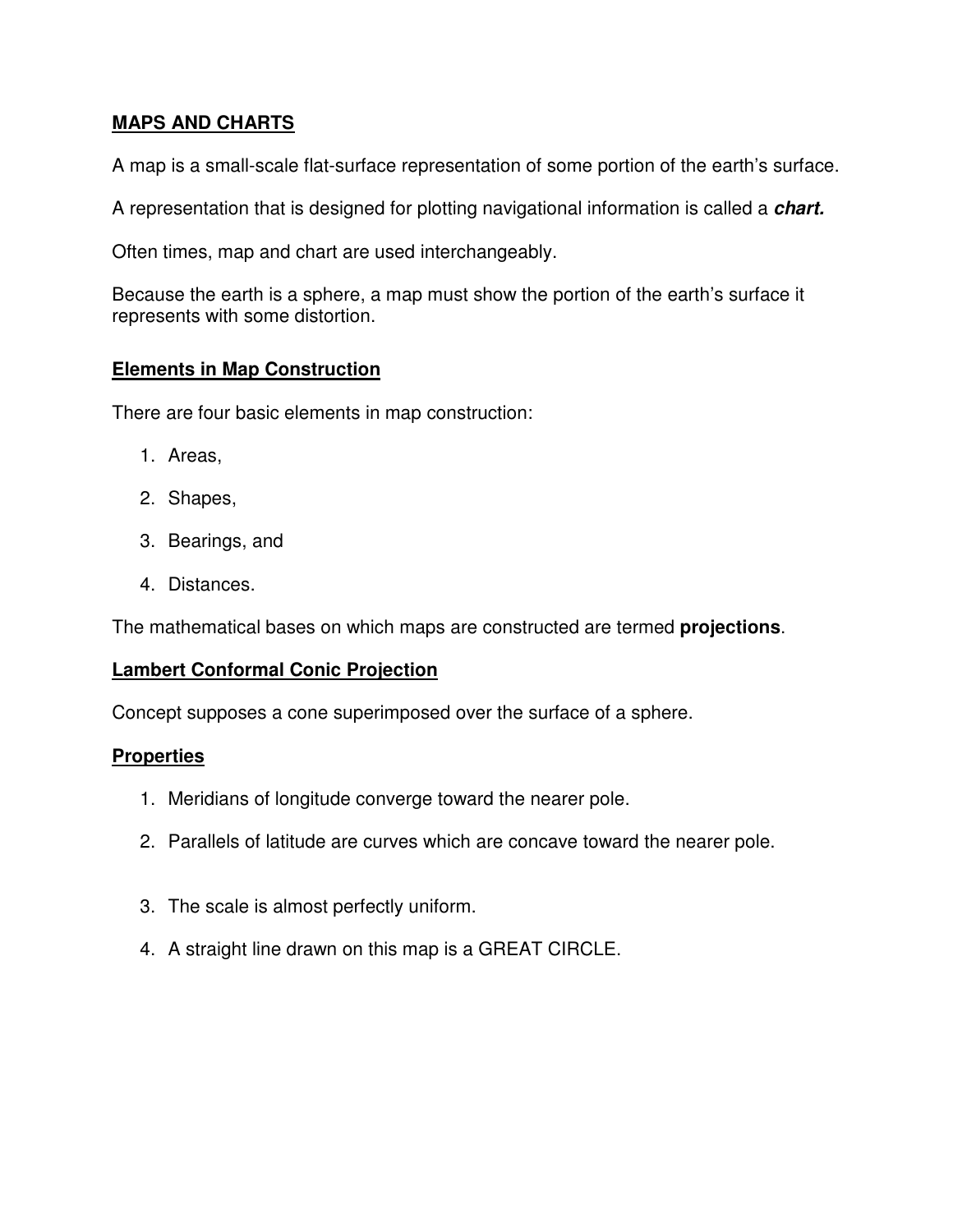### **Mercator Projection**

- Based on the fact that a cylinder has its tangency at the Equator.
- Can be visualized as a light radiating out from the center of the earth projecting an image outwards onto the cylinder.

#### **Properties**

- 1. Meridians of longitude are straight and parallel.
- 2. Parallels of latitude are straight and parallel.
- 3. There is no constant scale.
- 4. A straight line drawn on this map is a RHUMB LINE.
- 5. There is extreme exaggeration of longitude in northerly areas.
- 6. Distances shown near the equator are fairly precise.

### **Transverse Mercator Projection**

- Same technique as Mercator Projection except the cylinder is rotated 90 degrees so that point of tangency is a meridian of longitude rather than the Equator.
- Chart is accurate along the selected meridian.

### **Properties**

Similar to Mercator Projection except:

- Quite accurate at depicting scale.
- •
- Distance is accurate along the meridian
- •
- Distortion occurs at the edges of the map.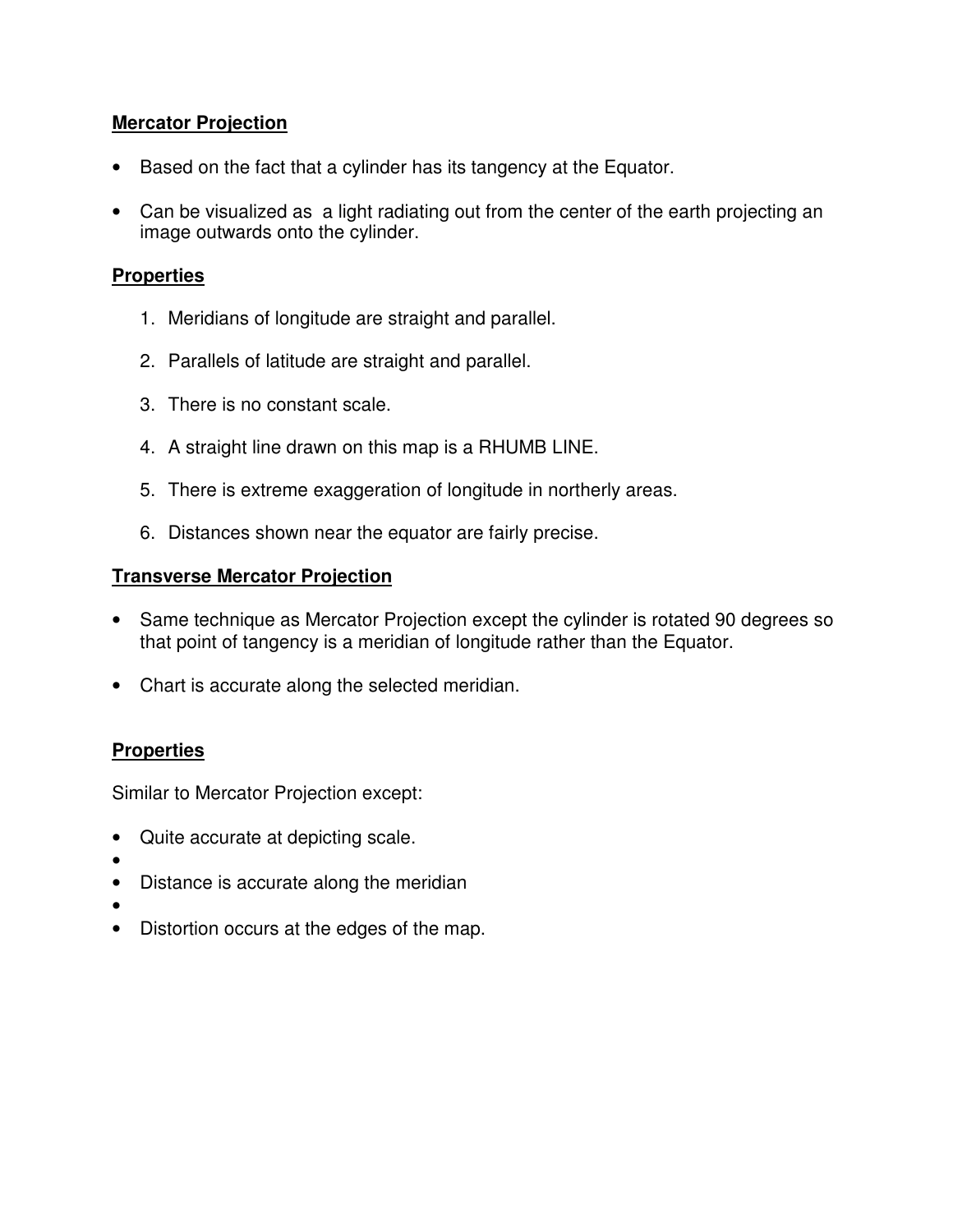## **Properties of a Map**

Maps have a number of properties including:

- 1. Represents a portion of the earth.
- 2. Has meridians of longitude and parallels of latitude.
- 3. Scale.
- 4. Relief
- 5. Isogonic Lines.
- 6. Communities, roads and railways.
- 7. Aerodromes.
- 8. Restricted areas.
- 9. Compass Rose.
- 10. Aeronautical Information.

# **SCALE**

Scale is a relationship between a unit of distance on the map to the distance on the earth that the unit represents. Two methods include:

### **Representative Fraction :**

- Most common method of expressing map scale.
- Expresses the ratio of a unit of length of the map to a corresponding number of similar units on the earth.

### **Graduated Scale:**

• A line drawn on some convenient part of the map and graduated to show the length of one mile on the map.

#### **RELIEF**

A representation of ground elevation above sea level on aeronautical maps. There are three ways to show relief on a map:

- 1) Layer Tinting
- 2) Contour Lines
- 3) Spot Heights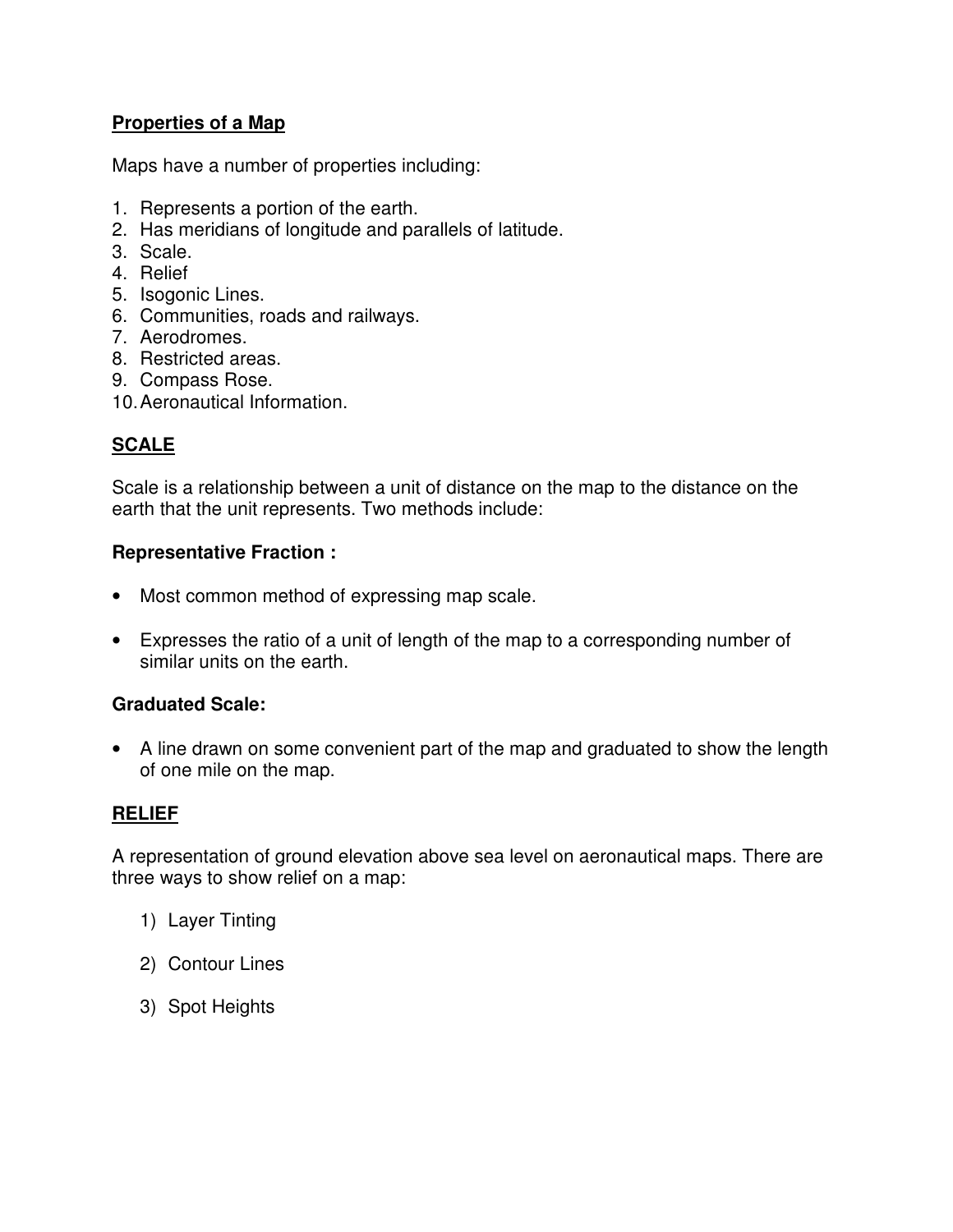# **1). LAYER TINTING**

- When the map is coloured to represent different levels of elevation.
- An elevation legend is printed on the white border of every map to show what colours are used for different elevations.

### **2) CONTOUR LINES**

- Lines drawn on a chart joining points of equal elevation above mean sea level.
- The gradient of a slope is indicated by the horizontal distance between the contour lines.

## **3) SPOT HEIGHTS**

- When high elevations are marked by a dot with the spot height written beside the dot.
- The highest spot height in a quadrant is usually printed in larger numbers than the other spot heights.

# **TYPES OF AVIATION CHARTS:**

### **VFR Navigation Charts (VNC)**

- Replacing the CPC's,
- Depict more extensive geographical areas,
- Chart printed on both sides,
- Chart is identified by the name of principle landmark,
- Based on Lambert Conformal Conic Projection,
- Useful during flights at lower altitudes and slower speeds,
- Scale is 1:500,000.

#### **World Aeronautical Charts (WAC)**

- Designed for visual navigation at higher altitudes and greater speeds,
- Each chart depicts a sizeable portion of a geographical area,
- Each chart is identified by a letter and a number,
- Printed on both sides,
- Scales is 1:1,000,000.